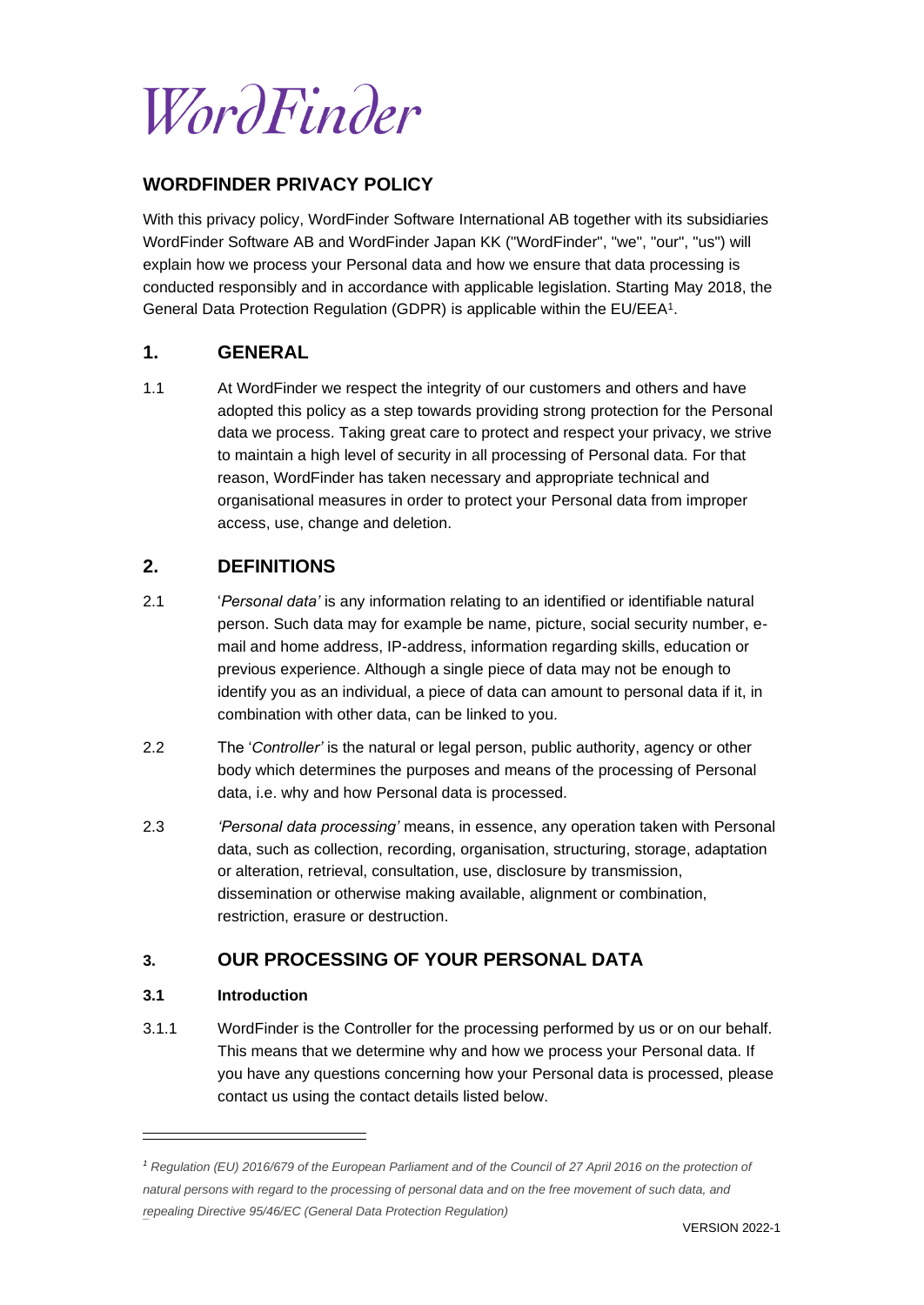

#### **3.2 What Personal data is collected?**

3.2.1 When you visit our websites [www.wordfinder.se](http://www.wordfinder.se/) or app.wordfinder.com ("Website") you may provide us with Personal data you knowingly choose to disclose that is collected on an individual basis.

#### **3.3 Personal data you choose to provide**

#### 3.3.1 Registration information

When you create an account on our Website, purchase a product, download software or software updates or participate in online survey you will provide us with information about yourself and, if applicable, your firm or company. Such user information will inter alia comprise your name, e-mail address, mailing address, telephone number, credit card information and similar information needed in order to identify you as user and in order for us to carry out payment transactions.

If your organisation has ordered an account for you we will be provided with Personal data such as your name, username and e-mail address.

You may also provide us with information when contacting our customer service and support or when providing additional comments on how you find our Website is servicing your needs and interests.

#### 3.3.2 E-mail Information

If you choose to correspond with us through e-mail, we may retain the content of your e-mail messages together with your e-mail address and our responses.

## **4. FOR WHAT PURPOSES ARE PERSONAL DATA PROCESSED?**

4.1 We collect and process your Personal data in order to be able to deliver and making available our services and products to you, to provide relevant customer service and support and to keep you informed of our services and products. We also collect and process your Personal data to be able to fulfil our obligations under EU- and national legislation, including for instance the Swedish Bookkeeping Act and other administrative obligations. Occasionally, we may also collect and process the Personal data to notify you about important changes to our Website, new services as well as special offers and events we think you will find valuable.

### **5. CHROME**

- 5.1 This section describes and explains what, how, and for what purpose, your Personal data is collected, stored and transmitted by WordFinder's Chrome extension, WordFinder for Chrome, and how the transmitted data is further processed.
- 5.2 The purpose of WordFinder for Chrome is to enable you to look up words in WordFinder's dictionary service. As such, the extension gathers the words or phrases that the user deliberately enters into the extension, either by typing in the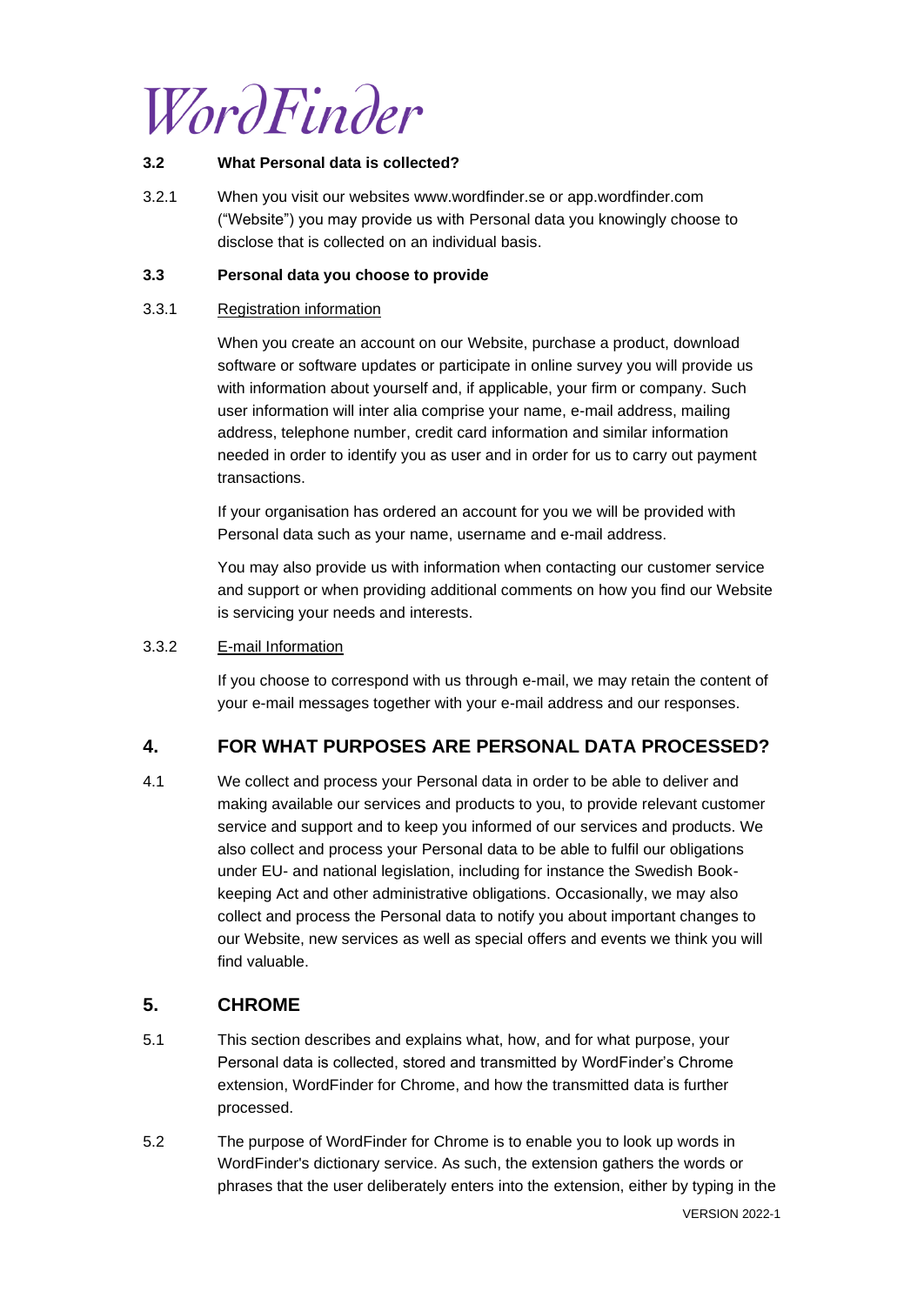

search window, or by selecting text on a website and activating the extension through a shortcut or context menu. The search words are transmitted to WordFinder's web server through a secure HTTPS connection. Once the search request has been processed by the server, WordFinder does not retain the search words. For the purpose of calculating royalties to the different content owners, WordFinder stores the number of dictionary lookups per customer per dictionary per month.

When WordFinder for Chrome is activated on a web page, it injects code into the downloaded web page to show a floating WordFinder window on the page. To give the best user experience, the size and location of this window, as well as the choice of dictionary, are stored locally, with separate settings for each tab and for each host name. The tabs and hosts are identified with non-descriptive hash numbers, calculated based on the current URL, the document referrer, and the length of the tab's browsing history. None of this information is transmitted or shared with other parties.

## **6. LEGAL BASIS FOR PROCESSING PERSONAL DATA**

- 6.1 We will always process your Personal data in accordance with applicable law. Some of our processing is necessary for compliance with a legal obligation, for instance where the Swedish Book-keeping Act requires that Personal data is retained for a certain amount of time. In other cases we need to process your Personal data to be able to fulfil our contractual obligations to you or your company. Further we may process the Personal data based on a balanced legitimate interest, for instance for communicating information, incident and problem management of the services, product development and enhancement, crime prevention (fraud detection and prevention), general corporate operation and due diligence or for being able to provide industry watch-lists and industry self-regulatory schemes. We may also process the Personal data for marketing and general communicating purposes relying on your given consent, which consent can be withdrawn at any time.
- 6.2 In the event that we will process your Personal data for any purpose other than those mentioned above, we will inform you. For example, if we are to process your Personal data for any purpose that, according to applicable law, requires your consent, we will obtain your consent before such processing commences.

#### **6.3 For how long is the data stored?**

#### 6.3.1 In our services

When you cancel your subscription, or in case of an automated cancellation due to inactivity, the Personal data will be removed after a period of two years unless you request an earlier removal. You may at any time remove your Personal data via our self-service facility.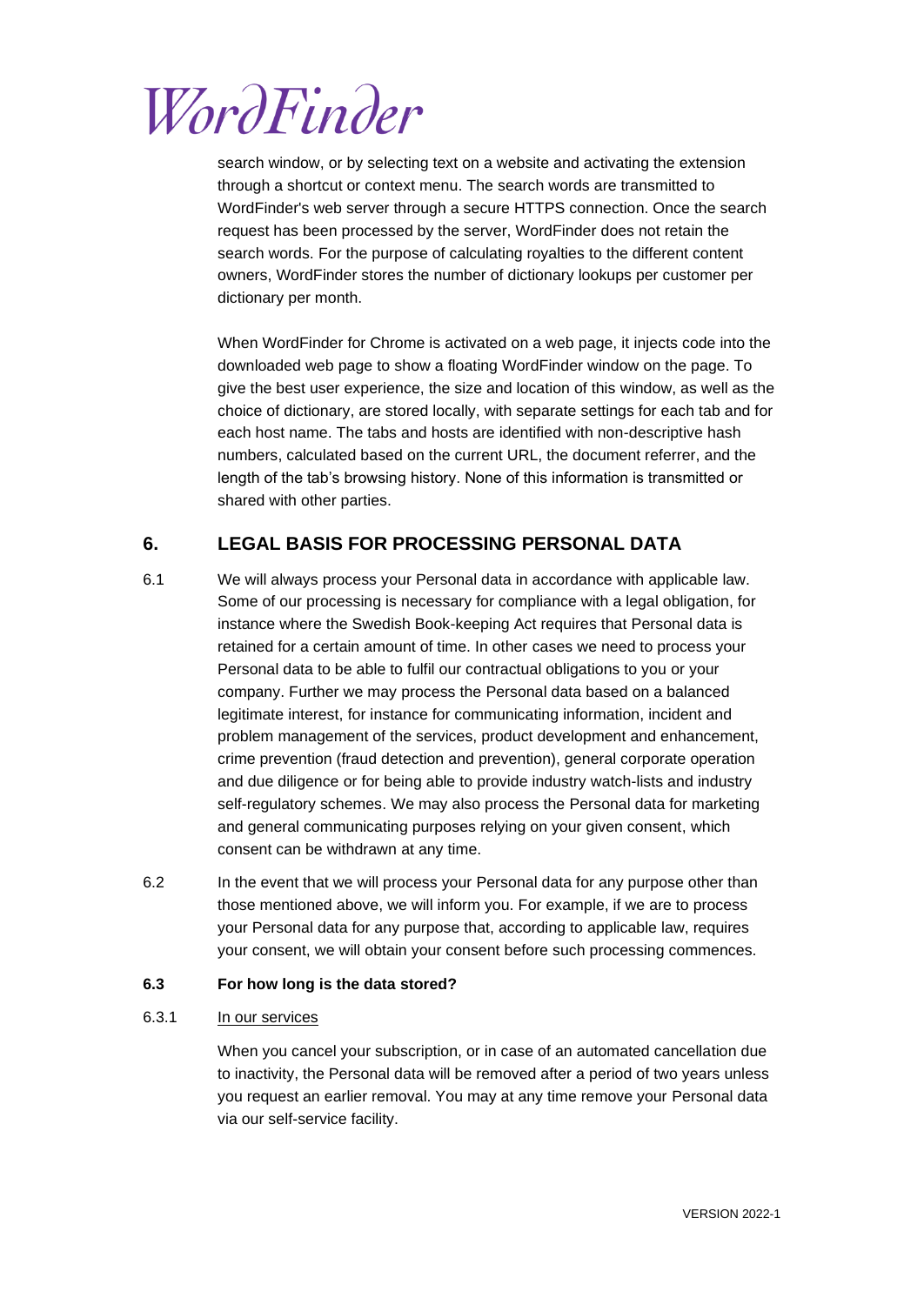WordFinder

#### 6.3.2 In our Support System

When you cancel your subscription, or in case of an automated cancellation due to inactivity, the Personal data will be removed after a period of two years from the last time you contacted our Support System.

#### 6.3.3 In our Enterprise Resource Planning System

Your Personal data will be kept in our Enterprise Resource Planning System for as long as is required by the Swedish Book-keeping Act.

#### 6.3.4 In our E-mail Information System

Your Personal data will be kept as long as we have your consent to communicate with you. You can at any time opt out of our e-mail information campaigns.

## <span id="page-3-0"></span>**7. DISCLOSING OF PERSONAL DATA**

- 7.1 We may enter into alliances, partnerships or other business arrangements with third parties who may be given access to Personal data including your name, mailing address, telephone number and e-mail address for the purpose of providing you with information regarding our products and services that we think will be of interest to you. In connection with alliances, partnerships or arrangements, we may also provide certain Personal data to third parties if we have determined that the Personal data will be used in a responsible manner by a responsible third party. For example, some of our partners operate stores or provide services on our site, while others power offerings developed by us for your use. We also use third parties to facilitate our business, including, but not limited to, sending e-mail and processing credit card payments. In connection with these offerings and business operations, our partners and other third parties may have access to your Personal data for use in connection with such business activities.
- 7.2 As we develop our business, we may buy or sell assets or business offerings including the Personal data since customer-, e-mail-, and visitors information is generally one of the transferred business assets in these types of transactions. We may also transfer such Personal data in the course of corporate divestitures, mergers, or any dissolution. We will in such situations inform you accordingly.
- 7.3 We may disclose your Personal data if required to do so by law or subpoena or, to courts, supervising authorities and other similar authorities and institutions, if we believe that such action is necessary to:
	- (a) conform to the law or comply with legal process served on us or affiliated parties;
	- (b) protect and defend our rights and property, the Website, the users of the Website, and/or our affiliated parties; or
	- (c) act under circumstances to protect the safety of users of the Website, us, or third parties.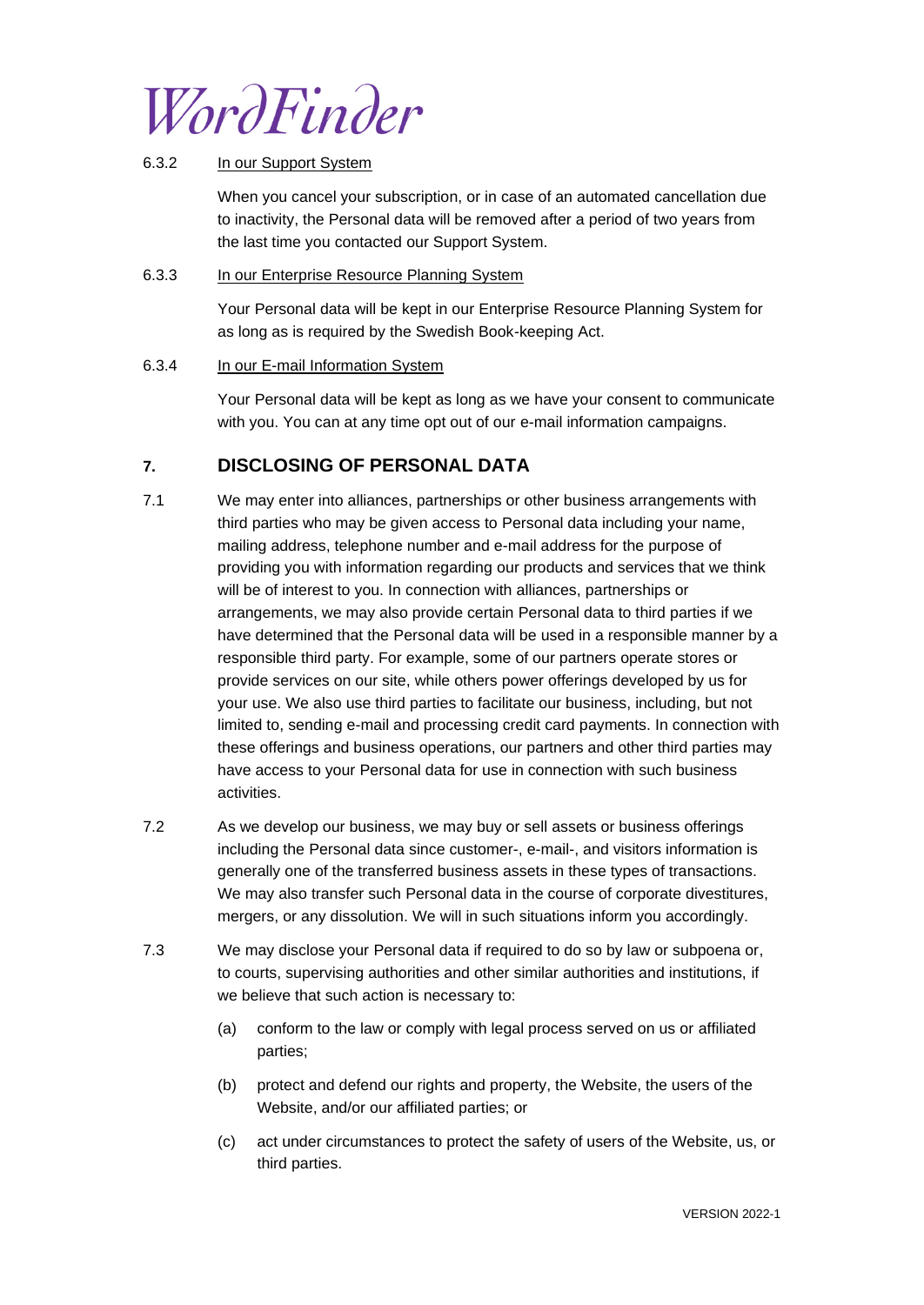

- 7.4 Companies that process Personal data on our behalf will always enter into a data processing agreement with us in order to ensure that a high level of protection of your Personal data is maintained by our partners. In relation to non-EU/EEA partners, adequate safeguards are taken.
- 7.5 WordFinder will not disclose your Personal data to any extent other than described in this Section [7.](#page-3-0)
- 7.6 For a complete list of recipients of your Personal data, visit: www.wordfinder.com/recipients

### **8. WHAT ABOUT OTHER WEBSITES LINKED TO OUR WEBSITE?**

- 8.1 We are not responsible for the practices employed by websites linked to or from our Website nor the information or content contained therein. Links to other websites are often provided solely as pointers to information on topics that may be useful to the users of our Website.
- 8.2 Please remember that when you use a link to go from our Website to another website, our Privacy Policy is no longer in effect. Your interaction and browsing on any other website, including websites which have a link on our Website, is subject to that website's own rules and policies. Please read over those rules and policies before proceeding.

## **9. YOUR RIGHTS IN ACCORDANCE WITH APPLICABLE DATA PROTECTION LEGISLATION**

- 9.1 You are entitled, in accordance with applicable data protection laws, to request access to the Personal data processed about you at any time. An extract of your Personal data can easily be downloaded directly from your user account for the services. You also have the right to have incorrect Personal data about you corrected, to request that we erase your Personal data, limit our processing of your Personal data, exercise your right to data portability, and object to the processing of your Personal data.
- 9.2 Where processing is based on consent you have the right to withdraw your consent to that processing at any time.
- 9.3 In case you would like to exercise any of your rights, please contact us through the contact details listed below.
- 9.4 You also have the right to lodge complaints with a supervisory authority at any time if you believe that your Personal data is processed in violation of applicable data protection legislation.

## **10. HOW DO WE PROTECT YOUR PERSONAL DATA?**

### **10.1 How Do We Secure Personal data Transmissions?**

VERSION 2022-1 10.1.1 Some of the Personal data you may enter on our Website may be transmitted securely via Secure Sockets Layer SSL, encryption services, which are enabled by inter alia NETS or STRIPE. Pages utilizing this technology will have URLs that